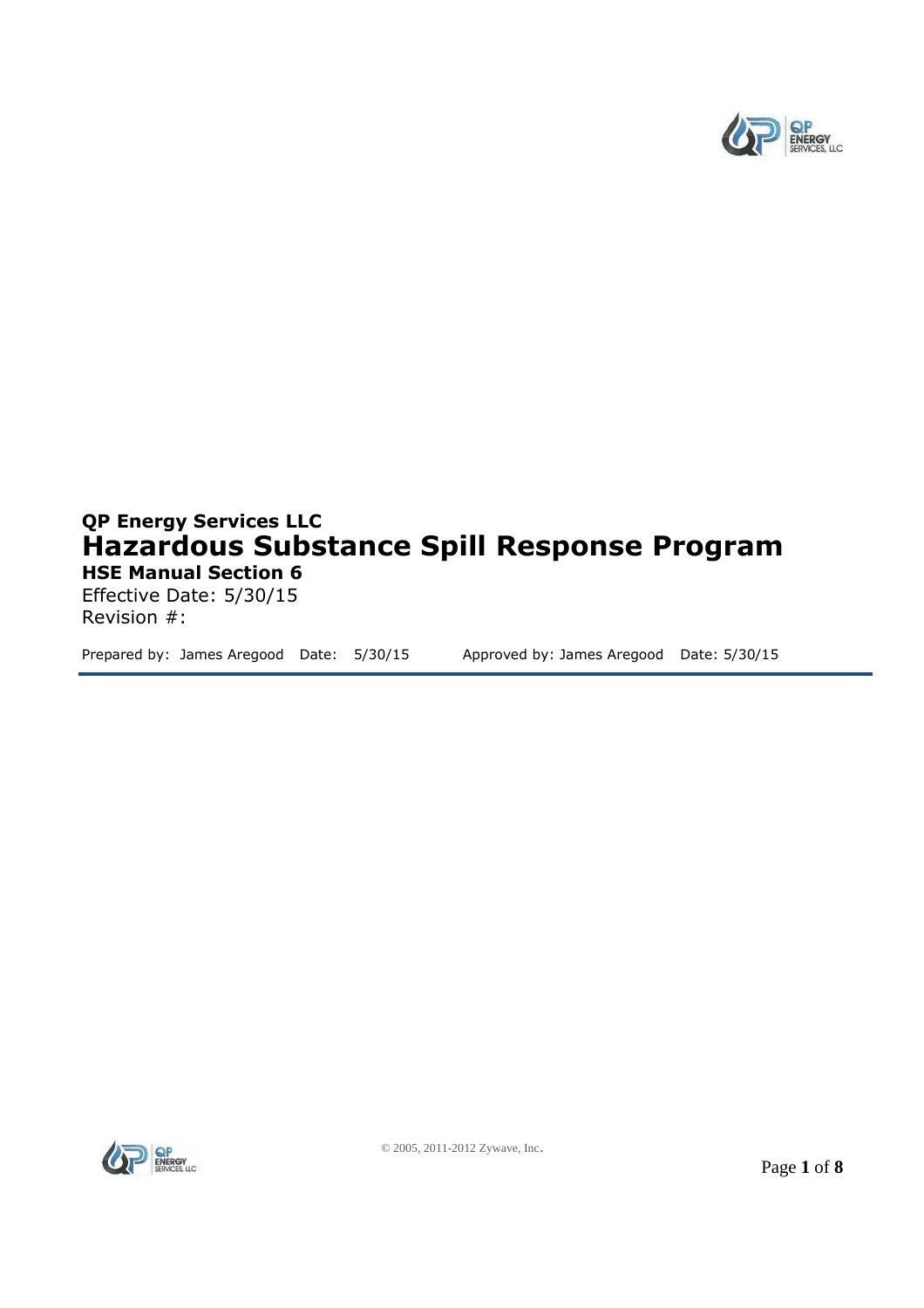

## **Contents**

| Section | <b>Title</b>                                                  | Page    |  |  |
|---------|---------------------------------------------------------------|---------|--|--|
| 1.0     | Purpose                                                       |         |  |  |
| 2.0     | Scope                                                         |         |  |  |
| 3.0     | Policy Guidelines                                             | $6 - 3$ |  |  |
|         | 3.1 What Qualifies as an Emergency Spill                      | $6 - 3$ |  |  |
|         | 3.2 What Qualifies as a Hazardous Substance                   | $6 - 3$ |  |  |
|         | 3.3 How Hazardous Substance Will be Identified                | $6 - 4$ |  |  |
| 4.0     | Individual Employee Roles                                     | $6 - 4$ |  |  |
|         | 4.1 First Responder Awareness Level                           | $6 - 4$ |  |  |
|         | 4.2 First Responder Operations Level (QP Field Service Techs) | $6 - 4$ |  |  |
|         | 4.3 Hazardous Material Technician                             | $6 - 5$ |  |  |
|         | 4.4 On-scene Incident Commander                               | $6 - 5$ |  |  |
| 5.0     | Training                                                      | $6 - 5$ |  |  |
| 6.0     | Emergency Response Plan                                       | $6 - 6$ |  |  |
|         | 6.1 Incidental Spills                                         | $6 - 6$ |  |  |
|         | 6.2 Unknown Material Spills or Larger Spills                  | $6 - 6$ |  |  |
|         | 6.3 Spills Creating an Immediate Health Threat                | $6 - 6$ |  |  |
| 7.0     | Reporting                                                     | $6 - 7$ |  |  |
| 8.0     | Employee Knowledge                                            | $6 - 7$ |  |  |
| 9.0     | Revision History Record                                       | $6 - 8$ |  |  |
|         |                                                               |         |  |  |

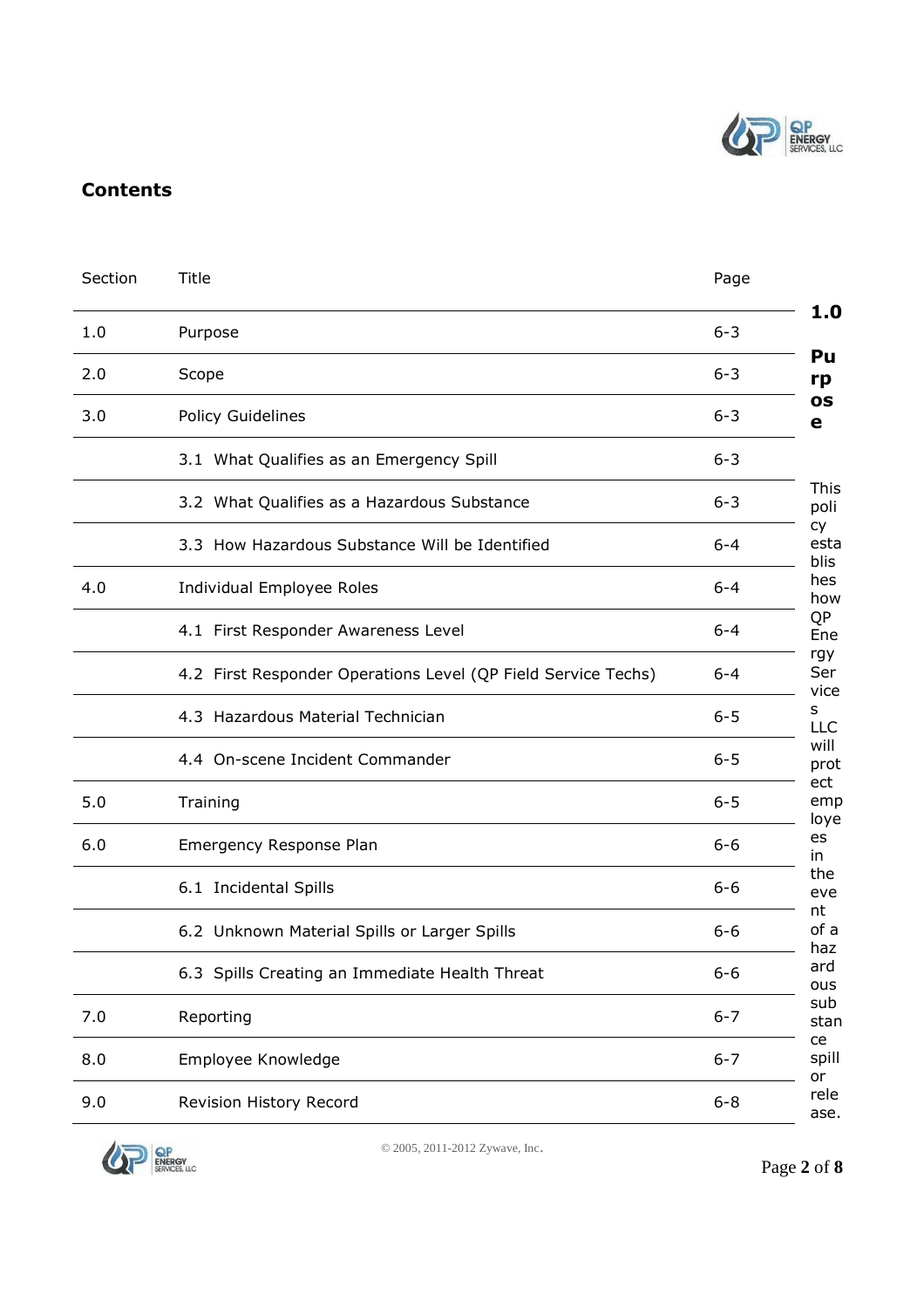

It will outline the emergency action plan as well as the roles employees are expected to take on. The policy is in place to keep QP Energy Services LLC's staff safe, but also to prevent environmental contamination and help comply with OSHA's Hazardous Waste Operations and Emergency Response (HAZWOPER) standard.

After reading this policy, employees will understand:

- How to identify a hazardous substance spill or release
- What immediate actions he/she should take
- How his/her actions fit within the larger scope of QP Energy Services LLC's emergency response plan

## **2.0 Scope**

This policy applies to all QP Energy Services LLC employees who have the possibility of witnessing or accidentally causing a hazardous substance spill or release.

## **3.0 POLICY GUIDELINES**

## **3.1 What Qualifies as an Emergency Spill**

Not all spills are necessarily emergencies even if they involve hazardous substances. Incidental releases are spills that do not pose immediate or short-term safety/health hazards to employees in the vicinity or to those cleaning it up. However, the following will always constitute emergency situations and require adherence to QP Energy Services LLC's emergency response plan:

- The presence of high concentrations of toxic substance, whether because of a spill or leak
- Any situation involving hazardous substances that could cause injury or be life threatening
- The presence of environments that present imminent danger to life and health (IDLH situations)
- Accidents that result in an oxygen-deficient atmosphere
- Conditions that pose a fire or explosion hazard
- Any situation that requires evacuation of an area or that requires immediate attention because of the danger posed to employees in that area

## **3.2 What Qualifies as a Hazardous Substance**

Each employee and contractor performing work for QP Energy Services LLC will know what a hazardous substance is. The employee will understand that a hazardous substance, according to OSHA's HAZWOPER standard, is:

- Intended to encompass those substances deemed hazardous by the U.S. Environmental Protection Agency (EPA) and the U.S. Department of Transportation (DOT)
- A biological agent or any other disease-causing agent
- Able to cause, or reasonably anticipated/expected to cause after release into the

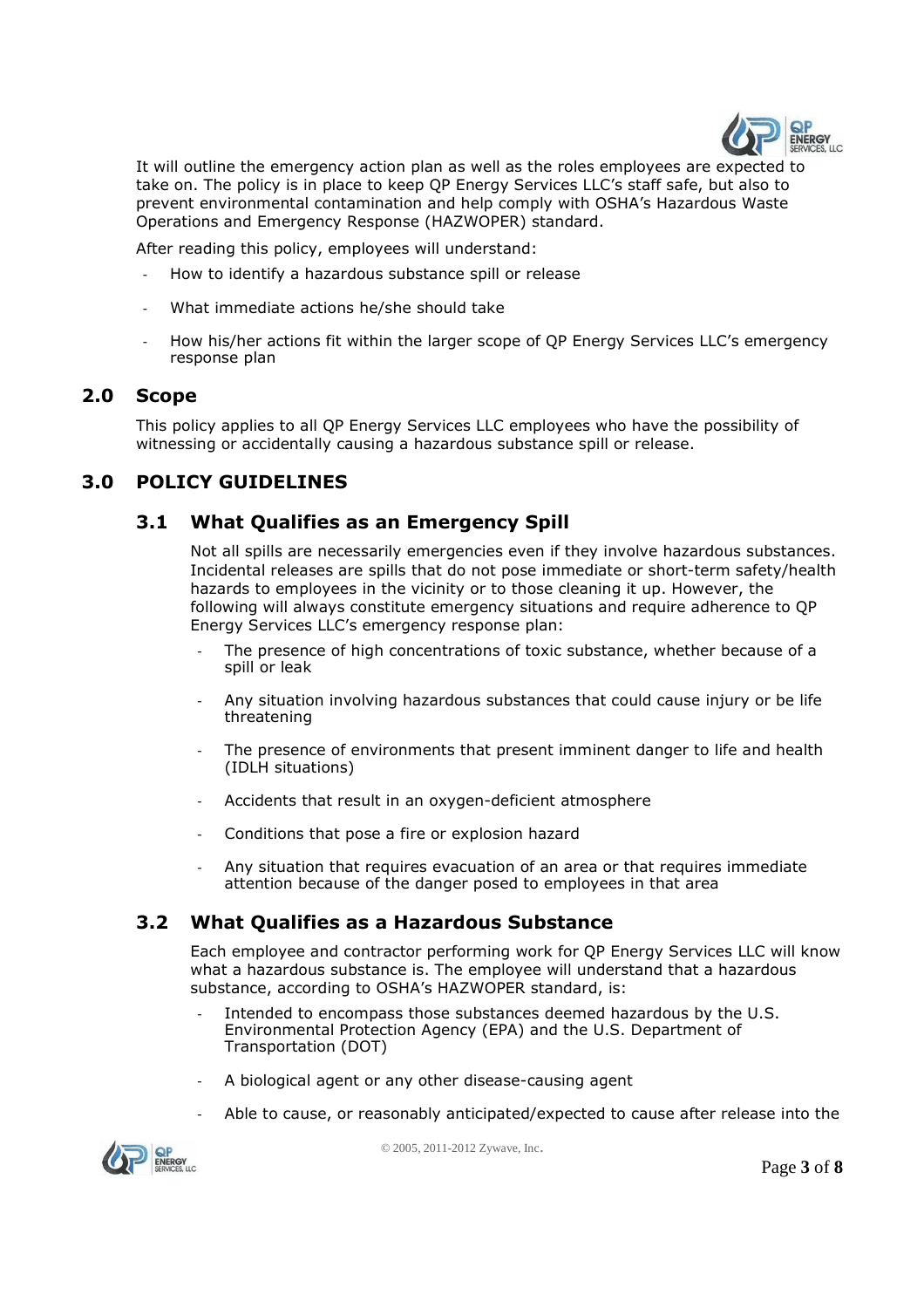

environment, death, disease, behavioral abnormalities, cancer, genetic mutation, physiological malfunctions or physiological deformations in people or their offspring upon exposure, ingestion, inhalation and/or assimilation

Released by deposit, injection, dumping, spilling, leaking or placing near a site where the substance could feasibly enter the environment. It could enter the environment by being emitted into the air or discharged into any water, including groundwater.

## **3.3 How Hazardous Substance Will Be Identified**

Each employee and contractor performing work for QP Energy Services LLC will understand how to identify a hazardous substance and:

- Use OP Energy Services LLC's labeling system and Safety Data Sheets (SDS) to recognize a hazardous substance emergency
- Assess the potential outcomes associated with the hazardous substance emergency
- Have the ability to realize the need for additional resources and make appropriate notifications

## **4.0 INDIVIDUAL EMPLOYEE ROLES**

#### **4.1 First Responder Awareness Level**

Individuals who are likely to witness a hazardous substance release but whose only responsibility is to notify the proper authorities must demonstrate the following:

- Knowledge of hazardous substance risks, how they should be handled and the potential outcomes associated with the situation
- The ability to specifically identify the hazardous substances, if possible

#### **4.2 First Responder Operations Level***(QP Field Service Technicians)*

Individuals who have the responsibility of responding to hazardous substance releases for the purpose of protecting nearby people, property or environment from damage must demonstrate the following:

- Understanding and knowledge of all requirements of the First Responder Awareness Level
- Knowledge of QP Energy Services LLC's emergency response plan and how to implement it
- Knowledge of hazard and risk assessment
- Knowledge of proper personal protective equipment (PPE) appropriate for the situation and how to use it
- Ability to classify, identify and verify known and unknown materials by using survey equipment
- Knowledge of basic control, containment and/or confinement operations
- Knowledge of basic chemical and toxicological terminology/behavior

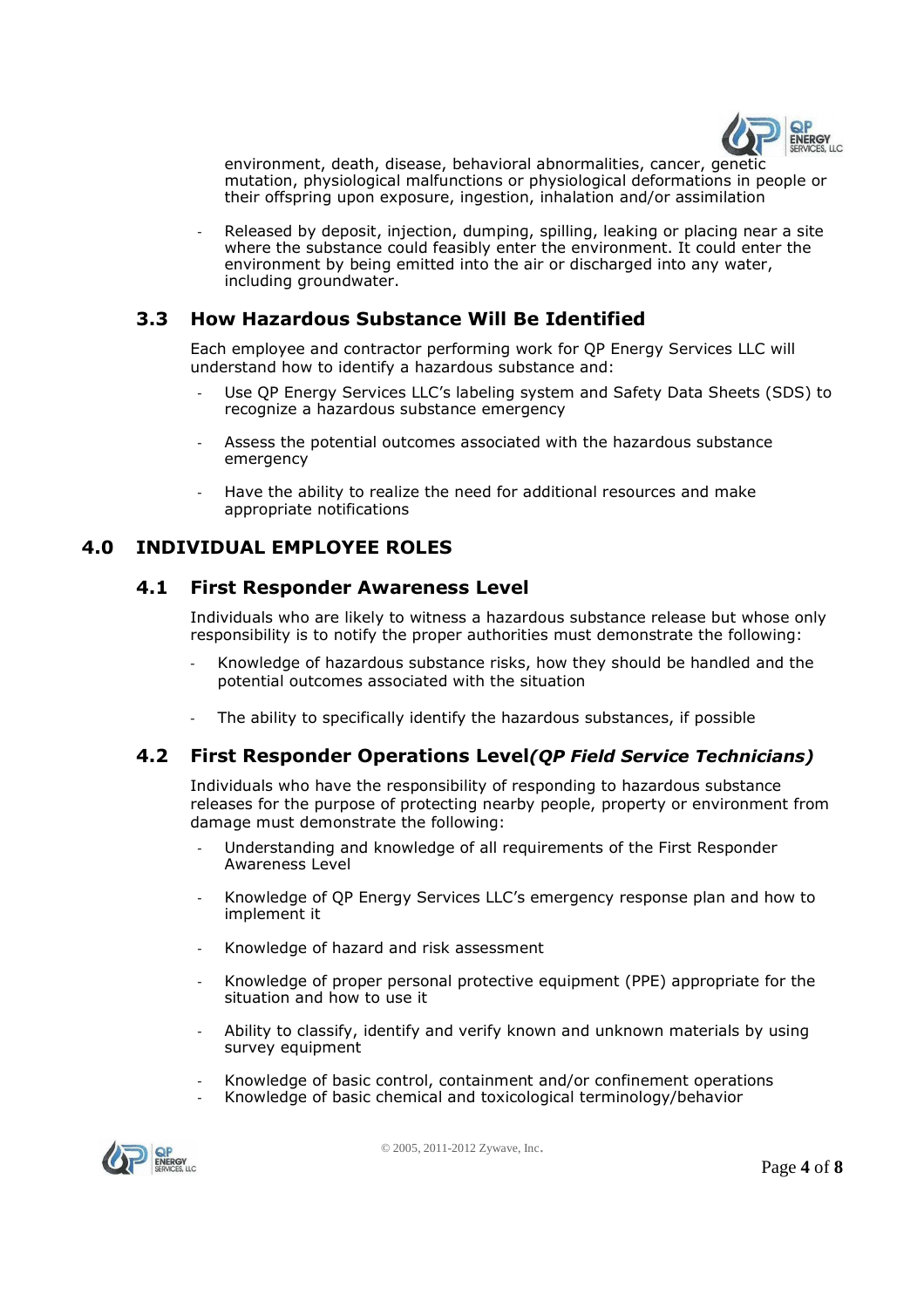

## **4.3 Hazardous Materials Technician**

Members of the Hazardous Materials (hazmat) Team, who respond to releases with the purpose of actively and aggressively stopping them by patching, plugging or otherwise impeding, must demonstrate the following:

- Understanding and knowledge of all requirements of the Hazardous Materials Technician Level
- Understanding of the local, state and federal emergency response plans
- Ability to classify, identify and verify known and unknown materials using advanced survey equipment
- The ability to perform advanced control, containment and/or confinement operations with the resources and PPE available
- Ability to implement decontamination procedures
- Advanced knowledge of chemical, radiological and toxicological terminology and behavior

## **4.4 On-Scene Incident Commander**

Member of the hazmat team who assume control of the incident site in case of an emergency must demonstrate the following:

- Ability to implement QP Energy Services LLC's incident command system
- Ability to implement QP Energy Services LLC's emergency response plan
- Understanding of the hazards and risks associated with employees working in chemical protective clothing
- Understanding of the importance of decontamination procedures

#### **5.0 Training**

Each level of employee will be properly trained for at least the time specified in the HAZWOPER standard.

Additional training will be provided until each employee understands and is able to demonstrate the knowledge required for his or her position.

Training shall be provided not only for employees, but also QP Energy Services LLC's contractors who have the reasonable possibility of being present during a hazardous chemical release or spill.

Staff will receive additional, refresher training on these roles and responsibilities annually.

## **6.0 EMERGENCY RESPONSE PLAN**

## **6.1 Incidental Spills**

In the event a spill presents no immediate danger to the health and safety of employees or the environment:

Inform those in the immediate area that a spill has occurred.

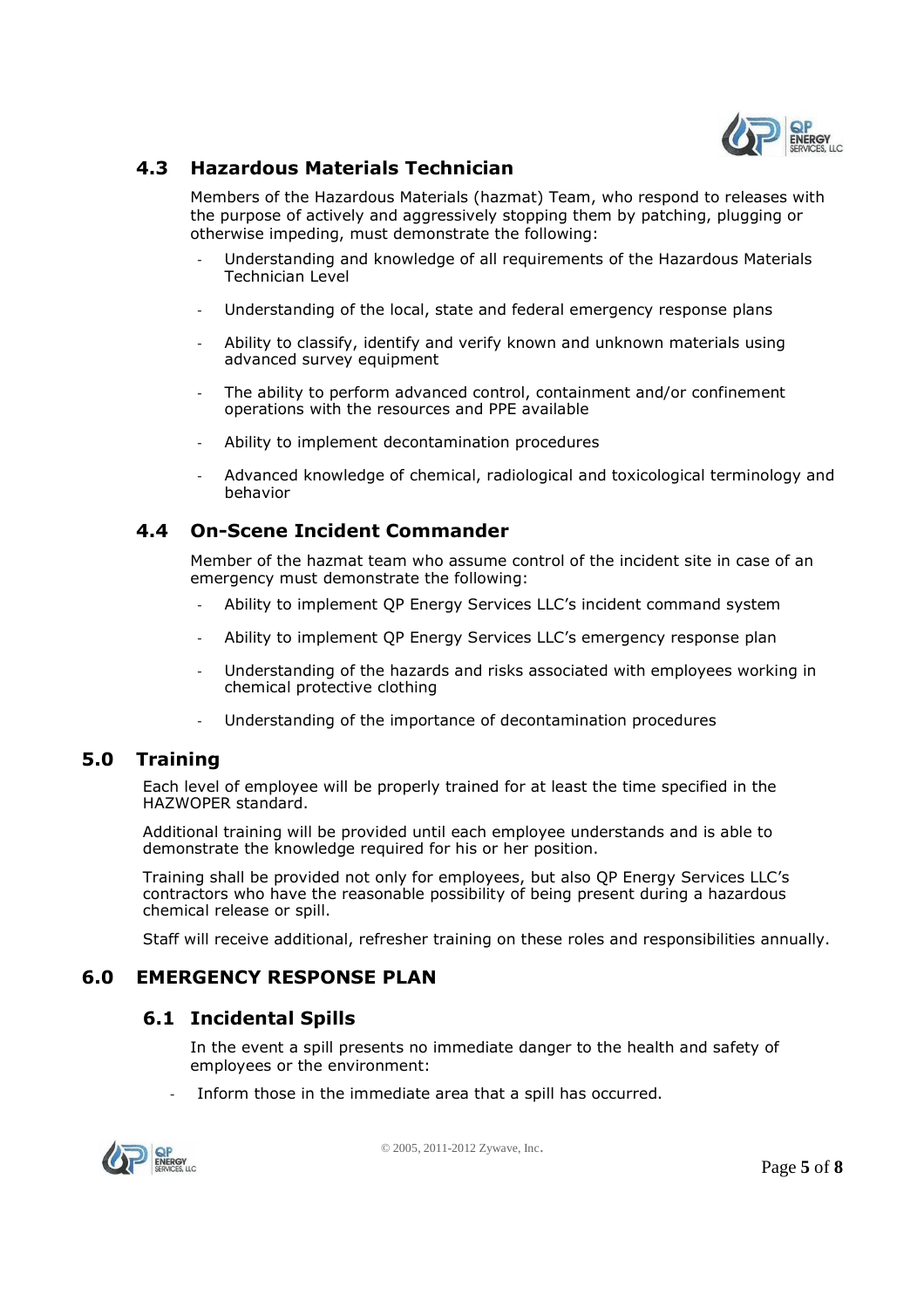

- If the chemical is flammable, eliminate any possible sources of ignition that may be in the area.
- If anyone has come into direct contact with the chemical, a trained first responder must be contacted to assess the individual.
- Determine what personal protective equipment is required to handle the hazardous material using the appropriate Safety Data Sheet (SDS).
- Follow the cleanup and control methods listed in the appropriate SDS.
- Make sure the area is completely decontaminated before work in that location resumes.
- Notify your immediate supervisor of the incident so he may report it to the OP General Manager.

## **6.2 Unknown Material Spills or Large spills**

If a spill is very large or if the exact makeup or effects of the spilled chemical are unknown:

- Immediately inform those in the area that a spill has occurred and that they must evacuate.
- If the chemical is flammable, or if you are unsure whether or not it is flammable, eliminate any possible sources of ignition that may be in the area.
- Leave any containers in the area to aid the first responder or hazmat Team in identifying the spill.
- Close all doors to that area to keep the spill as contained as possible.
- Activate the building's fire alarm.
- Notify the QP General Manager so that the appropriate assistance can be dispatched.
- Do not attempt to clean up the spill yourself; wait until the first responders arrive to assess the situation.
- If the first responders determine that the severity of the spill goes beyond their containment abilities they will contact the Hazmat Team.

## **6.3 Spills Creating an Immediate Health Threat**

In the event a spill creates an immediate health threat to employees, patrons, visitors or any other witnesses in the area:

- Evacuate the area immediately.
- Leave everything in place and close all doors on the way out to isolate the area.
- Activate the building's fire alarm.
- Once clear of the affected area, immediately notify the QP General Manager of

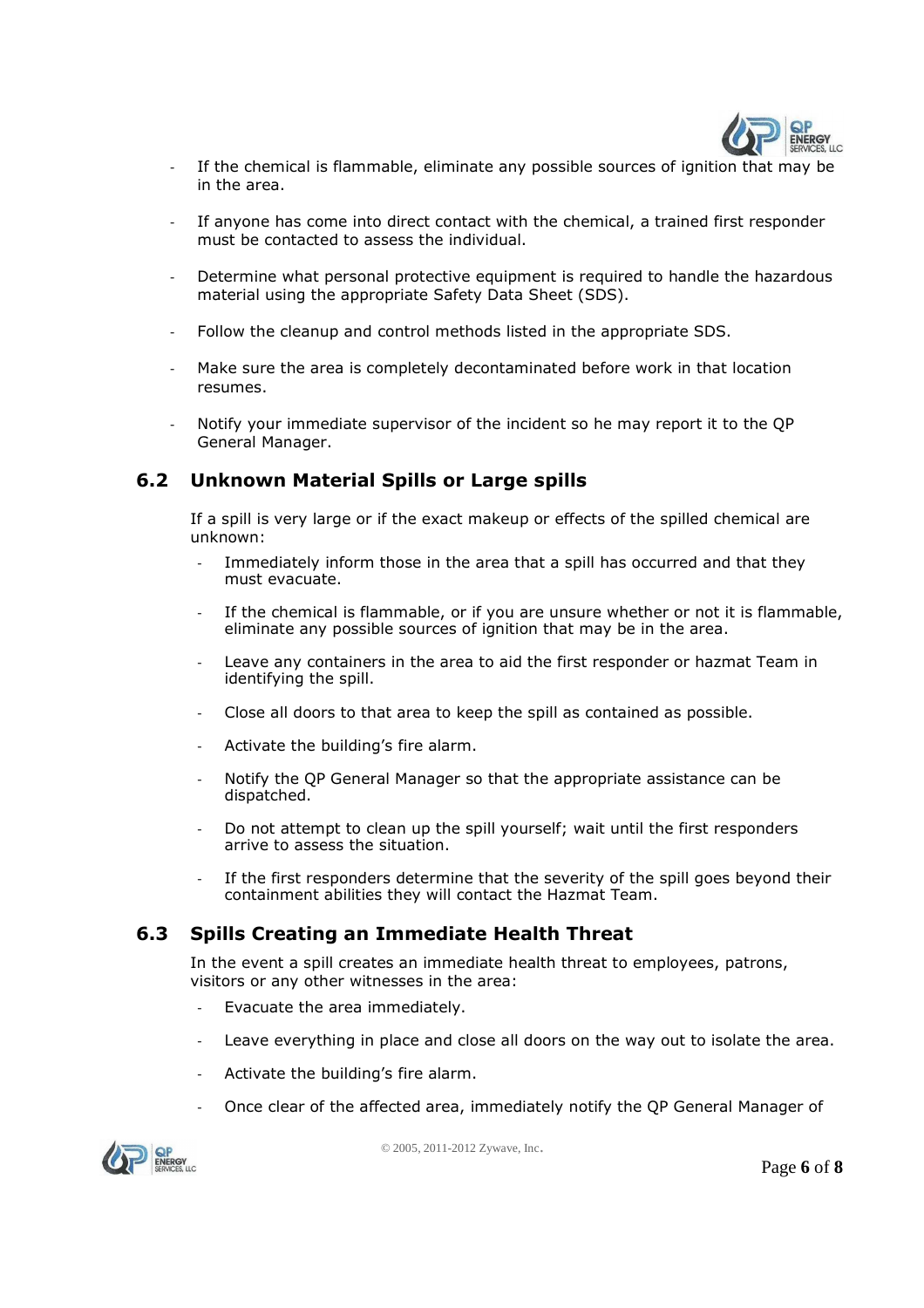

the situation so that the appropriate assistance can be dispatched.

Wait in a safe area near the entrance to the building until the Hazmat Team arrives so you can explain the details of the situation.

## **7.0 Reporting**

Under federal law, a report must be filed with the National Response Center (NRC) whenever the spill exceeds the established Superfund Reportable Quantity. Report all spills to the QP General Manger so that NRC may be contacted, if necessary.

#### **8.0 Employee Knowledge**

Both QP Energy Services LLC employees and hired contractors working with the reasonable possibility of being around a hazardous chemical release will be made aware of the HAZWOPER emergency response plan and understand each of its parts, which include vital information on:

- Pre-emergency planning, including recognition and prevention
- Personnel roles, lines of authority, training and communication standards
- Safe distances and places of refuge in case of emergency
- Site security and control standards
- Evacuation routes and procedures
- Decontamination procedures
- Emergency medical treatment and first aid procedures
- Emergency alerting and response procedures

## **9.0 Revision History Record:**

| <b>Revision</b> | <b>Section</b> | <b>Revised By</b> | <b>Description</b> |
|-----------------|----------------|-------------------|--------------------|
| <b>Number</b>   |                |                   |                    |
|                 | ΝA             | ΝA                | Original document. |